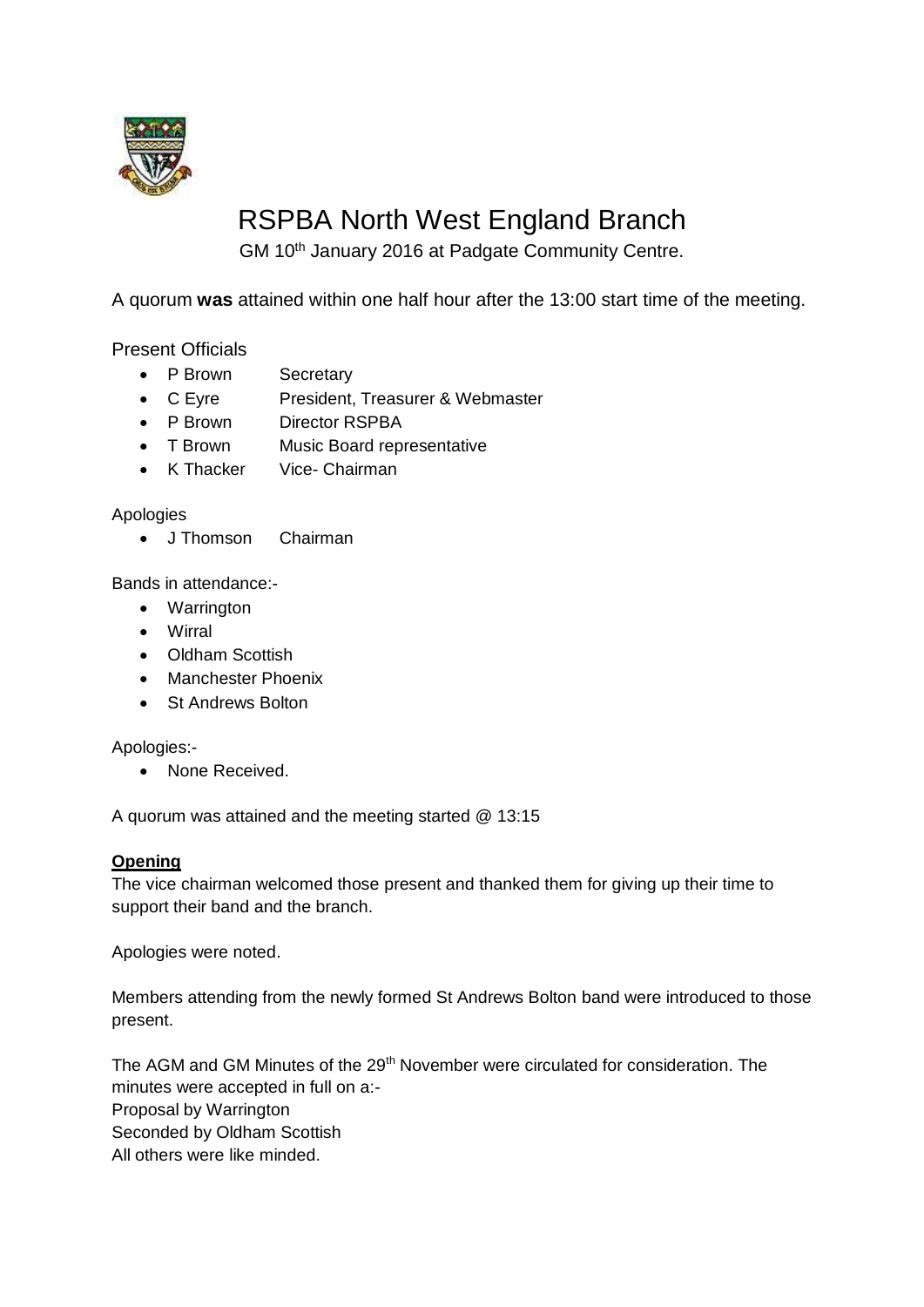#### Matters Arising.

Details of the Branch Officials have been forwarded to Headquarters.

The branch membership was discussed. A couple of bands are being approached with respect to seeking their membership of the RSPBA with a view to keeping the branch a viable concern with full representation at Headquarters.

#### **Treasurers Report**

Bands are paying their Levy as the opportunity allows. The outgoings so far are for the up and coming solo competitions.  $(E100 + E150)$  The balance sheet is circa £2300.

# **Directors Report**

Progress is steady with background activity supporting the delivery of education and competitions by the RSPBA.

For a full update remember to attend the AGM in March, or at least review the Order Paper which should be received by Band Secretaries by the end of February.

*Probable Rule Changes to cover Critique sheet moving from duplicate to triplicate form and to allow the adjudicators to confer / pass comment during the contest I.e. after each band played.* 

*Details of branch competitions are to be listed on the RSPBA website. Details of our events has been forwarded for inclusion on the website but also to all the other branch directors.*

*There is investigation taking place into providing more accessible and immediate communication to members using a news page on the website regarding RSPBA business. Should cover a range of topics (education, music board business, premises etc).*

*Ongoing business is looking at Premises (update or move), review of the web site as well as looking at membership management / registration*

# **Music Board Report**

There has not been a music board meeting since the last report was made.

The board is continuing to look at competition formats, as well as looking at extending the list of prescribed tunes.

#### **2016 Branch Competitions.**

Those present discussed progress in setting up this year's branch competitions.

All will be held at St Joseph's School, Birkenhead. The entry forms are available on our Branch website. *www.eyrewaves.co.uk/rspba*